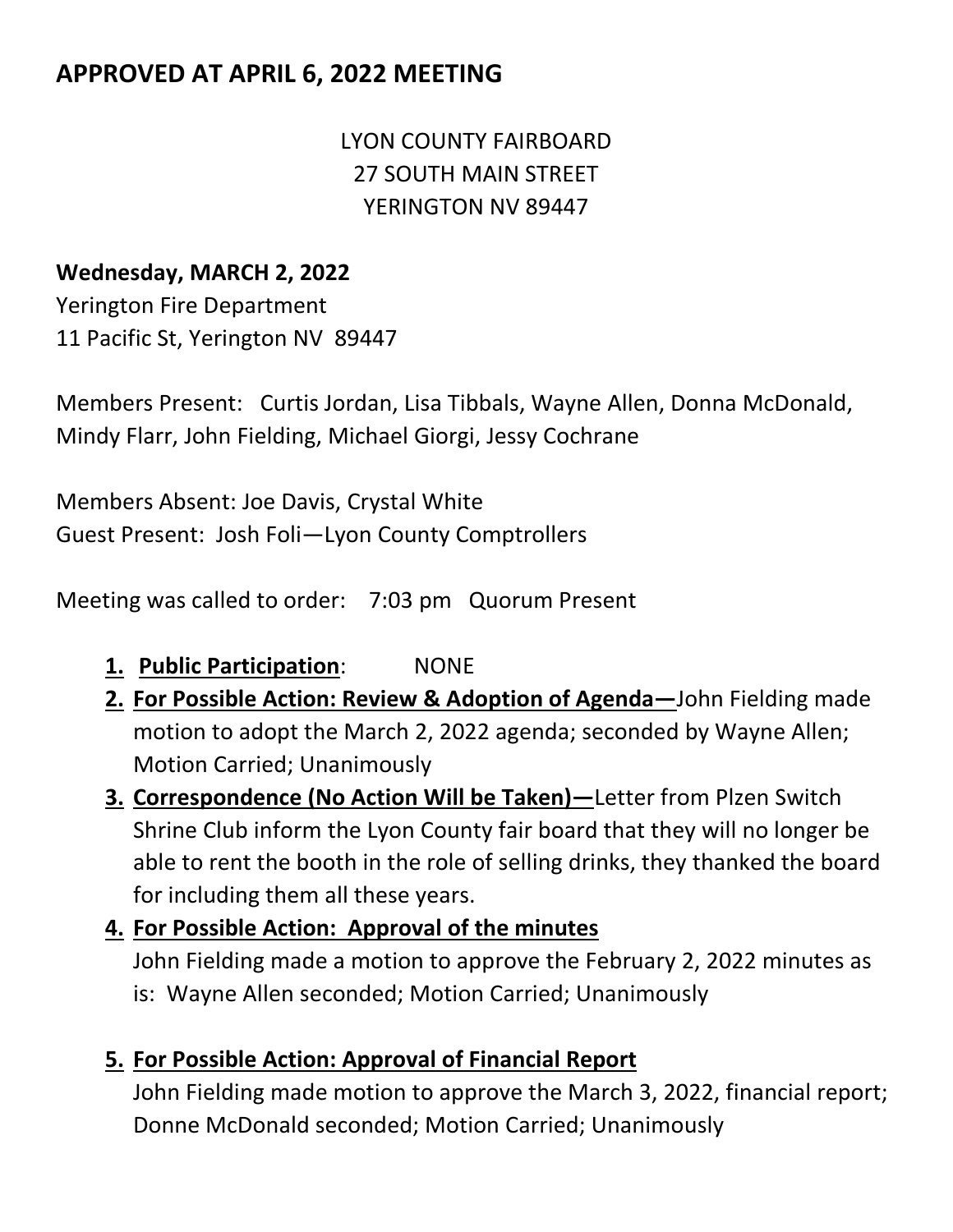# **6. For Possible Action: Budget Final Draft**

Board reviewed final budget figures; Board agreed to put \$2000.00 into fair essentials for miscellaneous which brings that figure to \$4000.00; board agreed to add \$1000.00 to the livestock show for rental of panels**.** Josh Foli stated he will take it to the Commissioners and ask for the changes in the budget for 2022. He does not have a problem with these figures as of now. John Fielding made motion to approve the Budget as is tonight with the changes being agreed upon; Wayne Allen seconded; Motion Carried; Unanimously

### **7. For Possible Action: Approval of Lease Agreement**

\* Reyes-July 2, 2022-Ray Voshal—Wayne Allen made motion to approve the lease agreement for July 2: Donna McDonald seconded; Motion Carried; Unanimously

Livestock Show—Hillary asked if they could set up for Livestock show on the April 16<sup>th</sup>. Livestock show is the April 24<sup>th</sup>. The board discussed that the Big Barn was already rented and that we have agreed that we can't have two events at the same time. Board discussed that it is not fair for that group that already rented the facility to have someone else out there setting up also. Curtis Jordan offered to be out there on the 16<sup>th</sup> and oversee the set up and see if they could be done by noon. Board agreed that they could set up the  $17<sup>th</sup>$  or anytime after that, or the  $10<sup>th</sup>$ . John Fielding made motion to

# **8. For Possible Action: Review and Discuss 2021 Fair & Rodeo Results & 2022 Fair & Rodeo**

Rodeo-Four Star—John Fielding made motion to approve the bid of \$18,500.00 from Four Star: Donna McDonald seconded; Motion Carried; Unanimously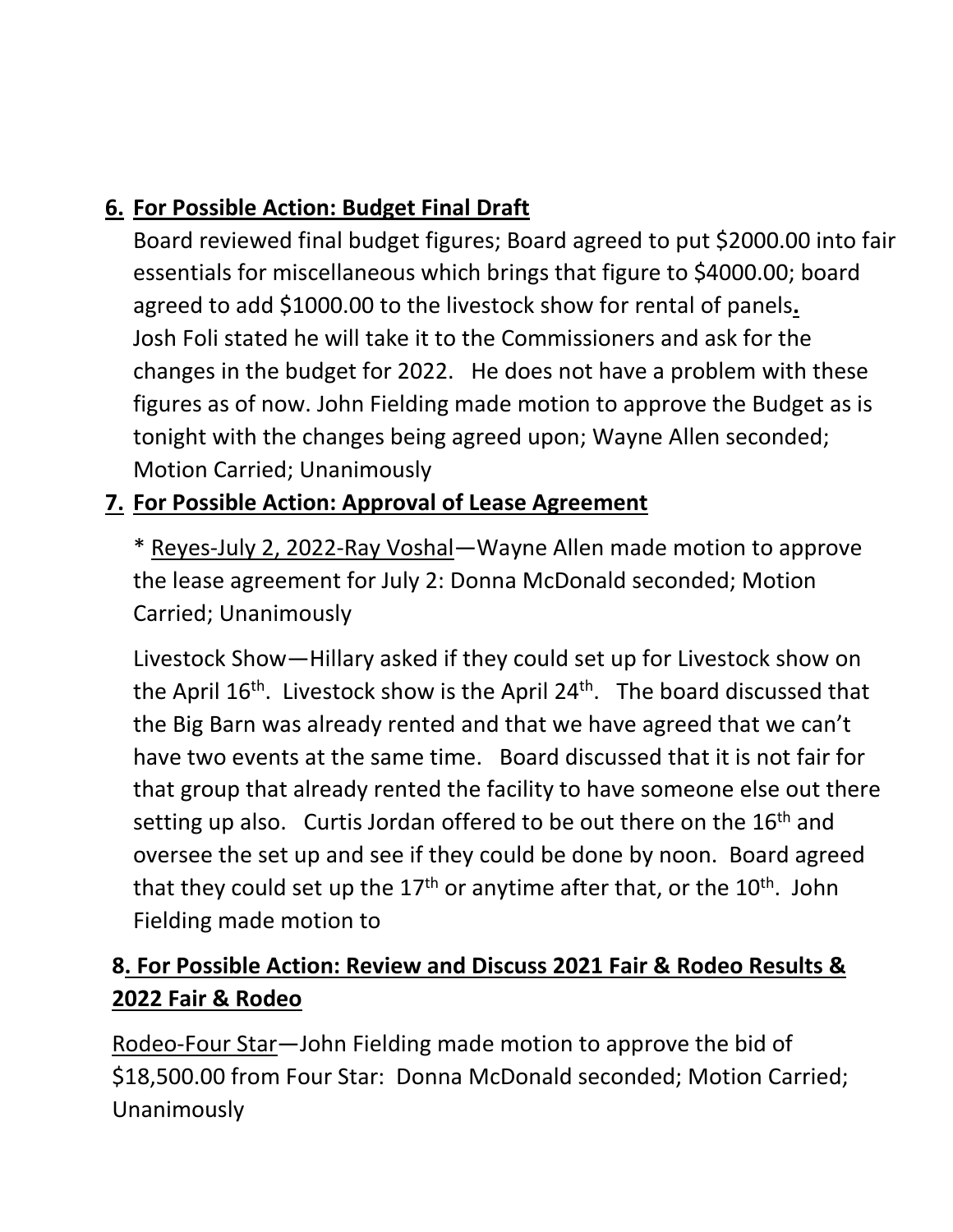Sam Malcolm—Lisa Tibbals received a corrected one and will get it turned into County, it was approved at the February meeting.

Chef Landry—Lisa Tibbals has received emails that he may not be able to make it work, he was having trouble with flights from Ohio to get here. Lisa Tibbals will get a hold of him and see what is happening; Board discussed if he can't make it we need to know so we can find something else as soon as possible.

Fun Events—Bid that was received for \$5650.00; Lisa Tibbals did go back and try to re-negotiate; Board reviewed there estimates what it would cost us and the deal he is really giving us; they also separated the Photo booth out of the estimate so we can see exactly what that cost is and that should be going towards the Livestock show not Entertainment; John Fielding stated that if we already had the \$5650.00 in the budget than we should just go forward with his bid of the \$5650.00; John Fielding made motion to approve the \$5650.00 bid; Jessy Cochrane seconded; Motion carried; Unanimously

Oscar—Cleaning of Grounds—A new bid was received for \$3200.00; Oscar stated that it is a lot of work and last year they had to clean up vomit it both grandstands; Donna McDonald made motion to approve the bid of \$3200.00 for Oscar –Teresa de Kesies Ayala lopez; John Fielding seconded; Motion Carried; Unanimously

Carnival—Bid was reviewed and Chad has asked that we set hours for Sunday, as last year he did not make much on Sunday, like \$300.00; He will open on Sunday but does not want to be opened all day; Board discussed hours of 11:00 to 2:00; Lisa Tibbals will contact Chad/Schoeppner and see if he is ok with the 11:00 to 2:00 hours and if he agrees she will move forward with the contract as is; John Fielding made motion to move forward with the Contract from Schoeppner shows with the hours of 11:00 to 2:00 on Sunday; Wayne Allen seconded; Motion Carried; Unanimously

Bands—Tabled for next meeting

Corn Hole tournament—Lisa Tibbals stated she reached out to Michaels Keats about doing a Corn hole tournament as he asked last year about doing